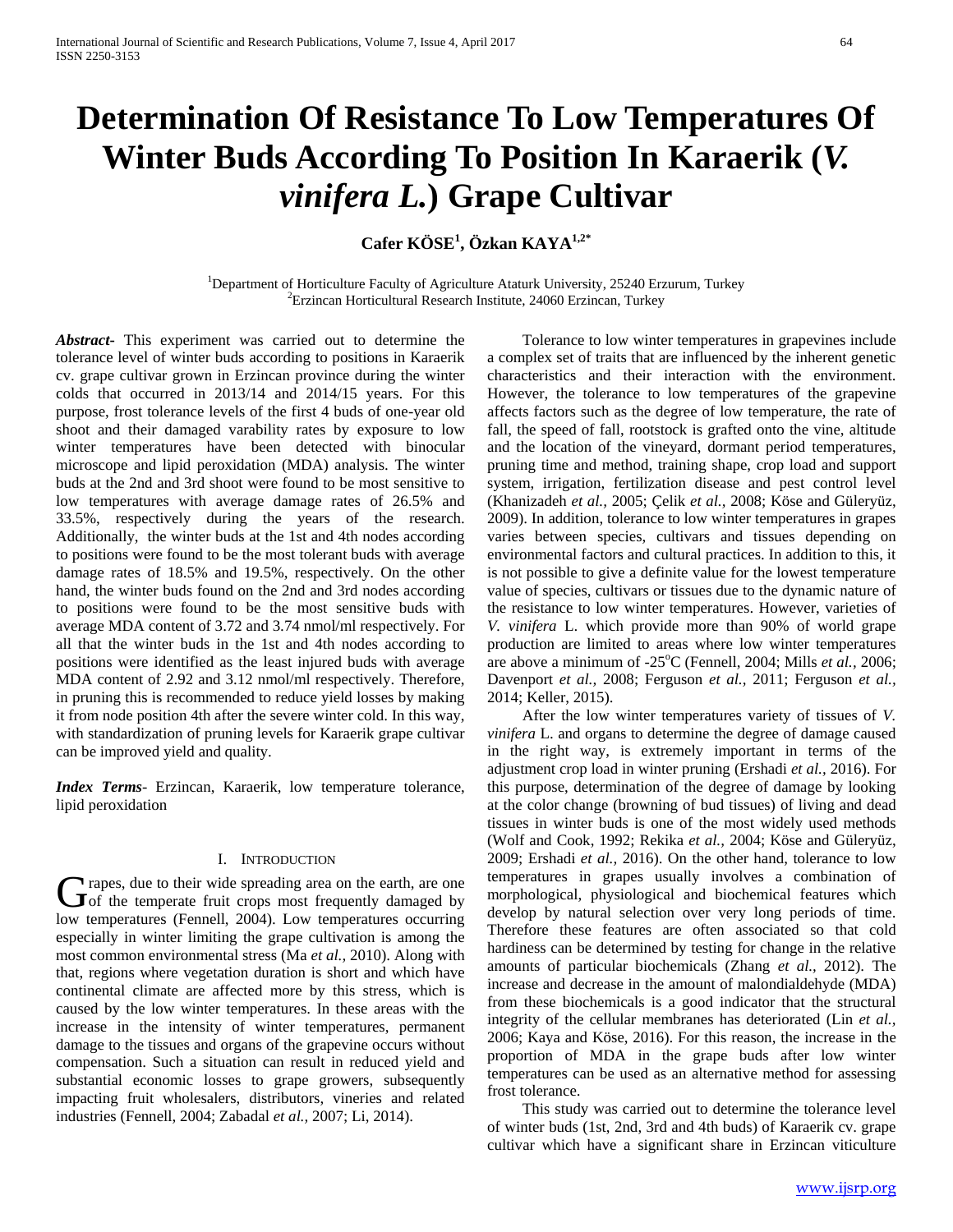during winter colds that occurred in 2013-2014 and 2014-2015 years.

### II. MATERIAL AND METHODS

#### *II.1. Plant material*

 This study focused on a homogeneous plant material consists of a single vine variety of *Vitis vinifera* L. cv. Karaerik. In study, cultivar from 25 years old own-rooted vines grown in Erzincan, were evaluated in the early spring after low winter temperatures in 2013/14-2014/15. All vines were spaced 2.5 m apart in north-south oriented rows that were 2.0 m wide. The vines were spur pruned and Baran system-trained. The height of head was 0.2 m bove ground. Cultural practices such as fertilization, irrigation, and pest control were uniform across the vineyards.

 Vines had been pruned to 2nd to 4th node spurs each dormant season before the study but were not pruned before the collection of buds for this experiment. Healthy canes of 4 buds with uniform periderm formation were randomly sampled from the vine canopy for all the cultivar at each evaluation year. From each of the plots occupied by the cultivar, 400 samples of cane were taken of during March 13, 2014 and March 17, 2015. Oneyear-old shoots, free from structural damage, were taken from vines. Upon collection, samples were placed in plastic bags, immediately brought to the laboratory, and for the enzymatic browning of bud tissues kept at 25°C for 48 hours until testing.

The frost damage and amount of lipid peroxidation of the winter buds of the vines were assessed following the weather conditions described in Table 1 and Table 2. Extremely low temperatures, below –15°C, occurred in January 6, 2014 and January 10, 2015.

# *II.2. Determination of enzymatic browning in winter buds tissues*

 Determining low temperature damage in winter buds was estimated according to the method of Odneal (2004). The buds under assessment were cut cross-sections. Winter buds on the first 4 nodes of one-year-old cane were examined by binocular microscopy. The winter buds were considered to be dead if both the main bud (primary bud) and the replacement buds underneath were dark brown. The primary buds that appeared bright and green were considered alive, and those appearing dull, strawcolored or black/brown were calculated as dead (Wolf and

Cook 1992, Linden 2002; Karami *et al.,* 2016). The proportion of injured buds was determined as the number of buds injured/total buds.

## *II.3. Determination of lipid peroxidation in winter buds tissues*

 Malondialdehyde (MDA), an indicator of lipid peroxidation, was determined by the thiobarbituric acid (TBA) reaction according to the method of Heath and Packer (1968). The bud sample, a 0.2 g sample was mixed with 2 mL trichloroacetic acid and a small quantity of quartz sand in a mortar. The homogenate was centrifuged at 12000 x*g* for 15min at 4°C. The supernatant was mixed with the equal volume of 5% TCA containing  $0.5\%$  TBA. The mixture was heated at  $90^{\circ}$ C for 30 min and quickly cooled to room temperature and then centrifuged at  $12000$  xg for 10 min at  $4^{\circ}$ C. Absorbance was recorded at 532, and 600 nm. MDA content was calculated using the following formula: MDA (nmol/ml) =  $[(A_{532} - A_{600})/155000]$ X 106 (Heath and Packer 1968; Jaleel *et al.,* 2008).

#### *II.4. Statistical analysis*

 The study was carried out in four replications according to randomized block trial design. The difference between the averages of the variance analysis was compared in the Jamp Packet program according to the LSD multiple comparison test.

# III. RESULTS AND DISCUSSION

 The air temperature values for the 2013-2014 and 2014- 2015 winter period in which the study was conducted are given in Figure 1 and Figure 2. (Anonymous., 2017). Generally, the lowest winter temperatures in our region occur in December, January and February (Kaya, 2011). For this reason, the climate data of these months have been taken into account in the study. The minimum air temperatures were determined as -15.1°C on January 6, 2014 and -16.3°C on January 10, 2015 for the second year. As a matter of fact, the tolerance for low winter temperatures of the *V. vinifera* L. range varies by varieties and this value is from -15°C to -25°C in December, January and February (Andrews et al., 1984; Fennell, 2004). It has been determined that the temperature decreases among these values, which are considered as critical temperatures for the grape winter buds in both years of the study (Figure 1, 2).



**Figure 1.** Daily temperature values for December 2013 - January - February 2014 period (Anonymous., 2017).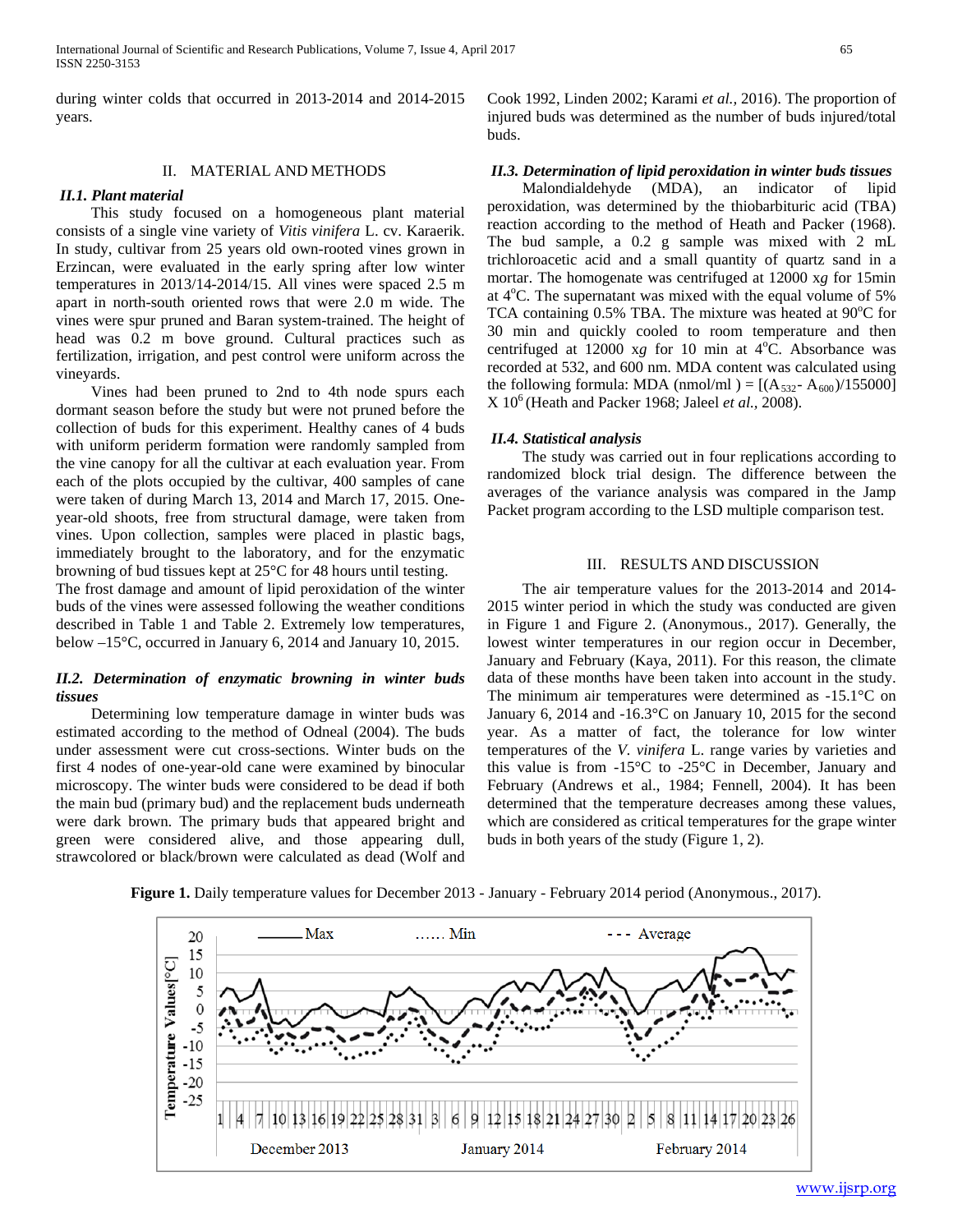International Journal of Scientific and Research Publications, Volume 7, Issue 4, April 2017 66 ISSN 2250-3153



**Figure 2. Daily temperature values for December 2014 - January - February 2015 period (Anonymous., 2017).**

 Frost damage, expressed as the percentage of dying buds exposed to low temperatures during winter, in Karaerik (*V. vinifera* L.) grapevine cultivar (Table 1). After the winters of 2013/2014 and 2014/2015, when the minimum temperature dropped to -15.1°C and -16.3°C respectively, 'Karaerik' primary buds suffered with average damage rates of 22.25% and 26.75% respectively. The damage was more severe than after the much colder winter of 2014/2015. However, this damage rate in the primary buds varied considerably depending on the position on the shoots of the buds. Indeed, the 3rd winter buds on the shoots have been the buds most affected by low winter temperatures with a 35% damage rate during the 2013-2014 working year. On the other hand, the 1st and 4th winter buds were the least damaged buds with 17% damage rate in the same year and they were found more tolerant to low temperatures. Similarly, winter buds on the 2nd and 3rd nodes on the shoot were the most susceptible to frost with 32-33% damage rates respectively, winter buds on the 1st and 4th nodes on the shoot were found to be more tolerant with 20-22% respectively damage rates in 2014/2015 years (Table 1). Differences in the tolerances of the winter buds to low temperatures according to their positions are confirmed by many researchers (Howell and Shaulis, 1980; Köse and Güleryüz, 2009; Buztepe, 2016). The winter buds on the 1st, 2nd and 4th nodes on the shoot of 15 different grape varieties were evaluated for tolerance to low temperatures and 1st winter buds were determined to have the highest tolerance (Çelik *et al.,* 2008).Wolpert and Howell, (1986b) conducted a study on Concord grape variety, they found that basal buds (node positions 3 to 7), were able to withstand freezing stress at lower temperatures than middle buds (node positions 8 to 12), then apical buds (node positions 13 to17). Similarly basal buds(node positions 2 to 4 ), were able to withstand freezing stress at lower

temperatures than middle buds (node positions 6 to 8), then apical buds (node positions 10 to12). While basal buds were generally more freezing tolerant compared to the other node positions, 'Couderc 3309' basal buds were the most 'Cabernet Franc' followed by 'Concord' and 'Cabernet Franc' basal buds were the least freezing tolerance (Grant, 2012).

 In grape, the tolerance of winter buds to low temperatures is directly related with maturation cane (Wolpert and Howell, 1986b; Fennell, 2004). Bud dormancy is initiated at the base of the cane and continues towards the apical buds (Fennell and Hoover, 1991). According to our results the reason to be more tolerant of winter buds at the 1st node may be related to earlier maturation and decreased water content. In addition, the amount of carbohydrate stored in the basal buds may affect this situation. Carbohydrate concentrations in bud tissues were not always uniform throughout the cane, and basal buds often had higher concentrations of raffinose compared to middle or apical buds, indicating differences in hardiness progression (Fennell, 2004; Grant and Dami, 2015).

 On the other hand, it was determined that the winter buds at the 4th node on the shoot showed tolerance to low temperatures as much as the winter buds in the 1st node. Indeed vines trained with baran training system occurs a bending in the 4th node on the shoot during the vegetation period. In these buds 4th node may have caused the accumulation of carbohydrate substance for this bending at the 4th node on the shoot and therefore it is thought to be enhanced the tolerance of the winter buds at 4th node. In fact, this view supports to be more sensitive to low temperatures of the winter buds at 3rd node on the shoot in both working years.

# **Table 1.The damage rate of primary buds of winter buds according to node positions in the Karaerik (***V. vinifera* **L.) grapevine cultivar.**

| Node position      | The damage rate of primary buds of winter buds according to node positions (%) |                 |      |  |
|--------------------|--------------------------------------------------------------------------------|-----------------|------|--|
|                    | 2013/2014 years                                                                | 2014/2015 years | Mean |  |
| Buds in the 1 node | 17c                                                                            | 20 <sub>b</sub> | 26.5 |  |
| Buds in the 2 node | 25 <sub>b</sub>                                                                | 33a             | 33.5 |  |
| Buds in the 3 node | 35 a                                                                           | 32 a            | 18.5 |  |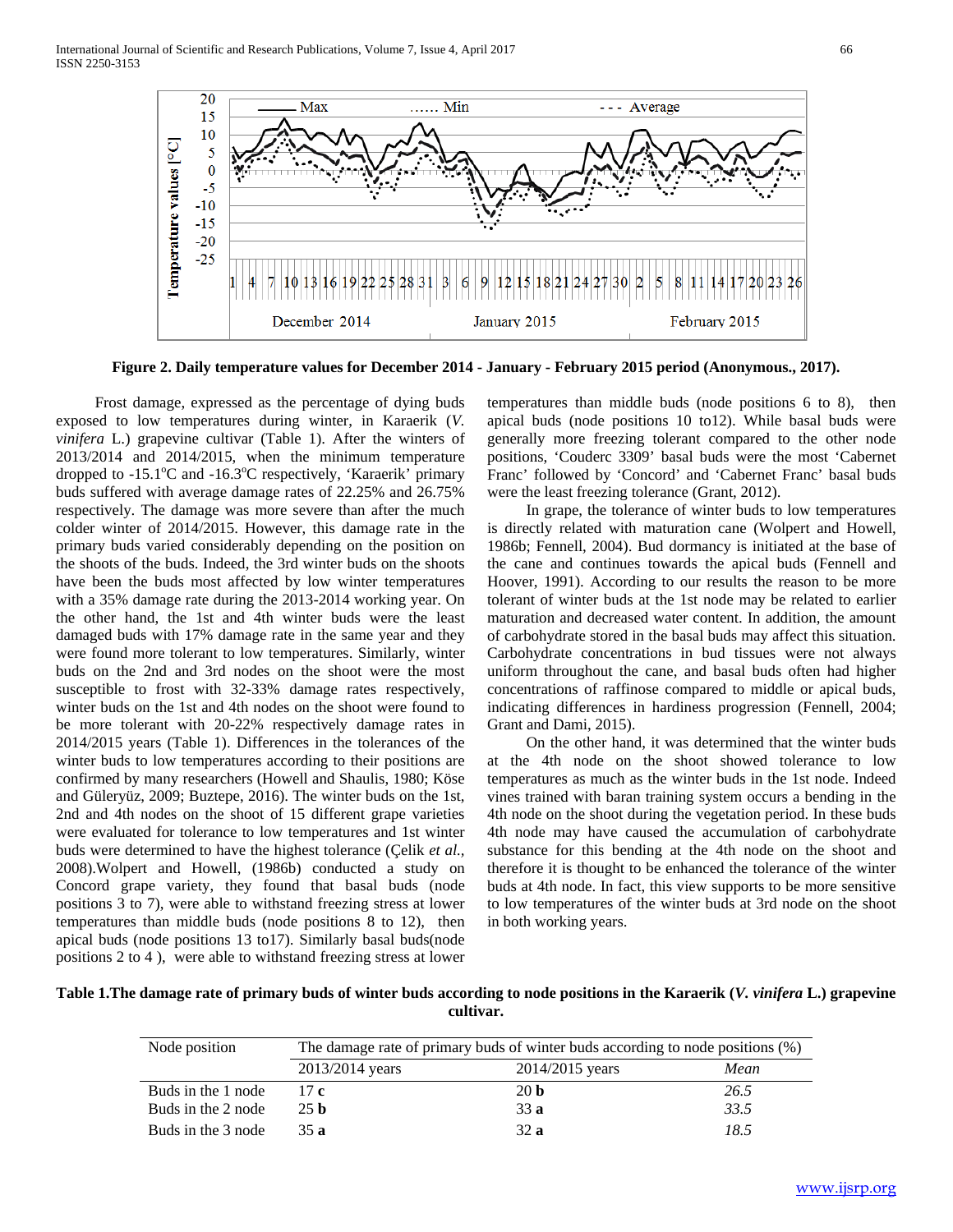International Journal of Scientific and Research Publications, Volume 7, Issue 4, April 2017 67 ISSN 2250-3153

| Buds in the 4 node | 17c           | 22 <sub>b</sub> | 19.5 |
|--------------------|---------------|-----------------|------|
| Mean               | 22,25         | 26.75           | 24.5 |
| F test             | $p \leq 0.01$ | $p \leq 0.01$   |      |
| CV                 | 8.3           | 3.7             |      |

 Cold tolerance in grapevines usually involves a combination of morphological, physiological and biochemical features (Keller, 2015). These features are often associated with cold tolerance so that cold tolerance can be screened by testing

for change in the relative amounts of particular biochemicals and thus, change in malondialdehyde (MDA) can be associated with the tolerance of many grape the winter buds to low temperatures (Zhang et al., 2012).

| Node position      | MDA content of winter buds according to node positions (nmol/ml) |                   |      |  |
|--------------------|------------------------------------------------------------------|-------------------|------|--|
|                    | 2013/2014 years                                                  | 2014/2015 years   | Mean |  |
| Buds in the 1 node | 3.92c                                                            | 2.03 <sub>b</sub> | 2.97 |  |
| Buds in the 2 node | 4.29a                                                            | 3.16a             | 3.72 |  |
| Buds in the 3 node | 4.14 <sub>b</sub>                                                | 3.34a             | 3.74 |  |
| Buds in the 4 node | 3.98 $c$                                                         | 2.26 <sub>b</sub> | 3.12 |  |
| Mean               | 4.08                                                             | 2.69              | 3.38 |  |
| F test             | $p \leq 0.01$                                                    | $p \leq 0.01$     |      |  |
| CV                 | 1.2                                                              | 6.29              |      |  |

**Table 2. MDA content of winter buds according to node positions in the Karaerik (***V. vinifera* **L.) grapevine cultivar (nmol/ml)**

 According to our results significant differences have been determined in the MDA content of winter buds according to node positions after lower winter temperatures (Table 2). MDA content of winter buds according to node positions were determined as [average](javascript:void(0)) 4.08 nmol/ml in 2013/14 and average 2.69 nmol/ml in 2014/15. At the same time of the winter buds in the 1st and 4th node MDA contents were determined at the lowest rate with values of 3.92-3.98 and 2.03-2.26 nmol/ml, respectively in both 2013/14 and 2014/15. On the contrary, winter buds in the 2nd and 3rd node MDA contents were found at higher levels with values of 4.29-4.14 and 3.16-3.24 nmol/ml, respectively in both years results. These results show that there is a linear relationship between tolerance to low temperatures with the change in MDA content in winter buds. Indeed, our observations verified those of Kaya (2011) who reported that *V. vinifera* bud tissues had the highest MDA content after low temperatures. In China, 64 accessions of 18 wild Chinese *Vitis* species and 9 accessions of 7 wild American *Vitis* species have been reported to have a positive correlation with cold tolerance of MDA content (Zhang *et al.,* 2012).

#### IV. CONCLUSION

 Here, we provide evidence for cold resistance of winter buds according to node positions in Karaerik (*V. vinifera* L.) grapevine cultivar after winter cold in 2013/14 and 2014/15. In this study, it was determined that the winter buds at the 4th node on the shoot showed tolerance to low temperatures as much as the winter buds at the 1st node. In general the Karaerik grape variety is spur pruned (node position 2nd) according to node positions. This situation causes an increase in yield losses when spur pruned after years of experiencing the severe winter cold. Therefore, in pruning this is recommended to reduce yield losses by making it from node position 4th after this years. In this way, with standardization of pruning levels for Karaerik grape cultivar can be improved yield and quality. On the other hand change in the rate of MDA contents in the winter buds can be used as indicator of the degree of winter hardiness.

#### **REFERENCES**

- [1] Andrews, P.K., C.R. Sandidge, 1984 III, and T.K. Toyama.. Deep supercooling of dormant and deacclimating Vitis buds. Amer. J. Enol. Viticult. 35:175–177.
- [2] Anonymous, 2017. Meteorological data of Erzincan province. Regional Directorate of Meteorology, Erzurum. Environment date: 01.02.2017
- [3] Buztepe, A. 2016. Determination of resistance to low temperatures of winter buds According To Position in Karaerik grape cultivar grown in Üzümlü district (Erzincan). Ataturk University. Graduate School of Natural and Applied Scienses Department of Horticulture. Master Thesis
- [4] Çelik, H., Erdemir, D., Değirmenci, D., 2008. Determination of damage caused by winter cold in 2005-2006 winter varieties of grapes grown in Klecik (Ankara) V. National Horticultural Congress, Turkey. Volume II, 451-454, 04-07 September, Erzurum
- [5] Davenport JR, Stevens RG, Whitley KM (2008) Spatial and temporal distribution of soil moisture in drip-irrigated vineyards. *Hort Science* 43, 229–235.
- [6] Ershadi, A., Karimi, R., Mahdeí, K.N., 2016. Freezing tolerance and its relationship with soluble carbohydrates, proline and water content in 12 grapevine cultivars. Acta Physiol. Plant. 38 (1), 1–10.
- [7] Fennell, A. (2004). Freezing tolerance and injury in grapevines. *In*  Adaptations and Responses of Woody Plants to Environmental Stresses. R. Arora (Ed.), pp. 201-235. Hawthorn Press, Binghamton, NY.
- [8] Fennell, A. and E. Hoover. (1991). Photoperiod influences growth, bud dormancy, and cold acclimation in *Vitis labruscana* and *V. riparia*. J. Amer. Soc. Hort. Sci. 116:270-273.
- [9] Ferguson JC., Moyer M.M., Mills LJ., Hoogenboom G., Keller M. 2014. Modeling Dormant Bud Cold Hardiness and Bud break in Twenty-Three Vitis Genotypes